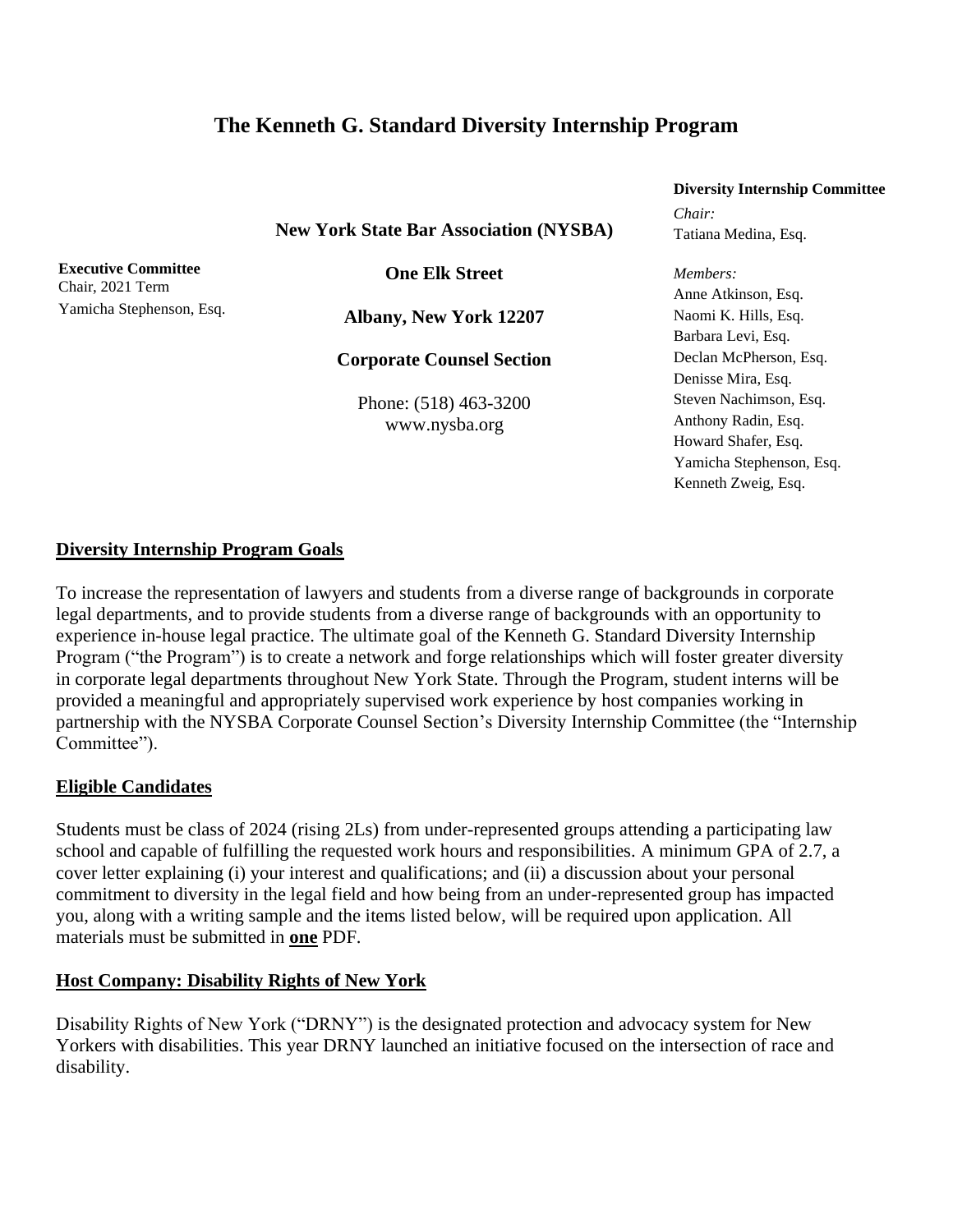The office is located at 725 Broadway, Suite 450, Albany, New York. Due to the ongoing Coronavirus pandemic, the internship may be remote.

The student will assist the organization's general counsel (or other similar individual holding a counsel position) with matters related to counsel or advice to the organization. Internships with DRNY build strong legal skills and offer students the opportunity to grow their research, writing, and broader legal advocacy skills by receiving real world experience solving and supporting day-to-day corporate matters.

#### **Program's Scope**

The Program shall operate during the summer of 2022. Both the New York State Bar Association's Corporate Counsel Section (the "Section") and DRNY will provide the internship funding. Interns are expected to work 35-40 hours per week for a minimum of ten weeks. The intern will receive a total of \$7,000. The Section will fund half of the intern's salary, which is a max of \$3,500.

The Program schedule is as follows:

| Schedule                            | <b>Dates and Deadlines</b> |
|-------------------------------------|----------------------------|
| <b>Student Application Deadline</b> | 02/15/2022                 |
| Interviews                          | February - March           |
| Intern Selection                    | March - April              |
| Program Term start date             | Late May/early June 2022   |

#### **Student Intern Responsibilities**

- Submit the following to the Internship Committee in **one** single PDF:
	- o Student Application Form;
	- o Letter of interest with a discussion about your personal commitment to diversity in the legal field and how being from an under-represented group has impacted you;
	- o Resume;
	- o Current, unofficial law school transcript; and
	- o Writing sample.
- To be eligible, students must have earned a minimum GPA of 2.7. Please note that a GPA of 3.0 is preferred.
- Complete a ten-week internship (350-400 hours; approximately 35-40 hours per week) with an assigned host company.
- Attend any Program related meetings/receptions. Currently, one reception in July/August.
- Complete an evaluation of the Diversity Internship Program.